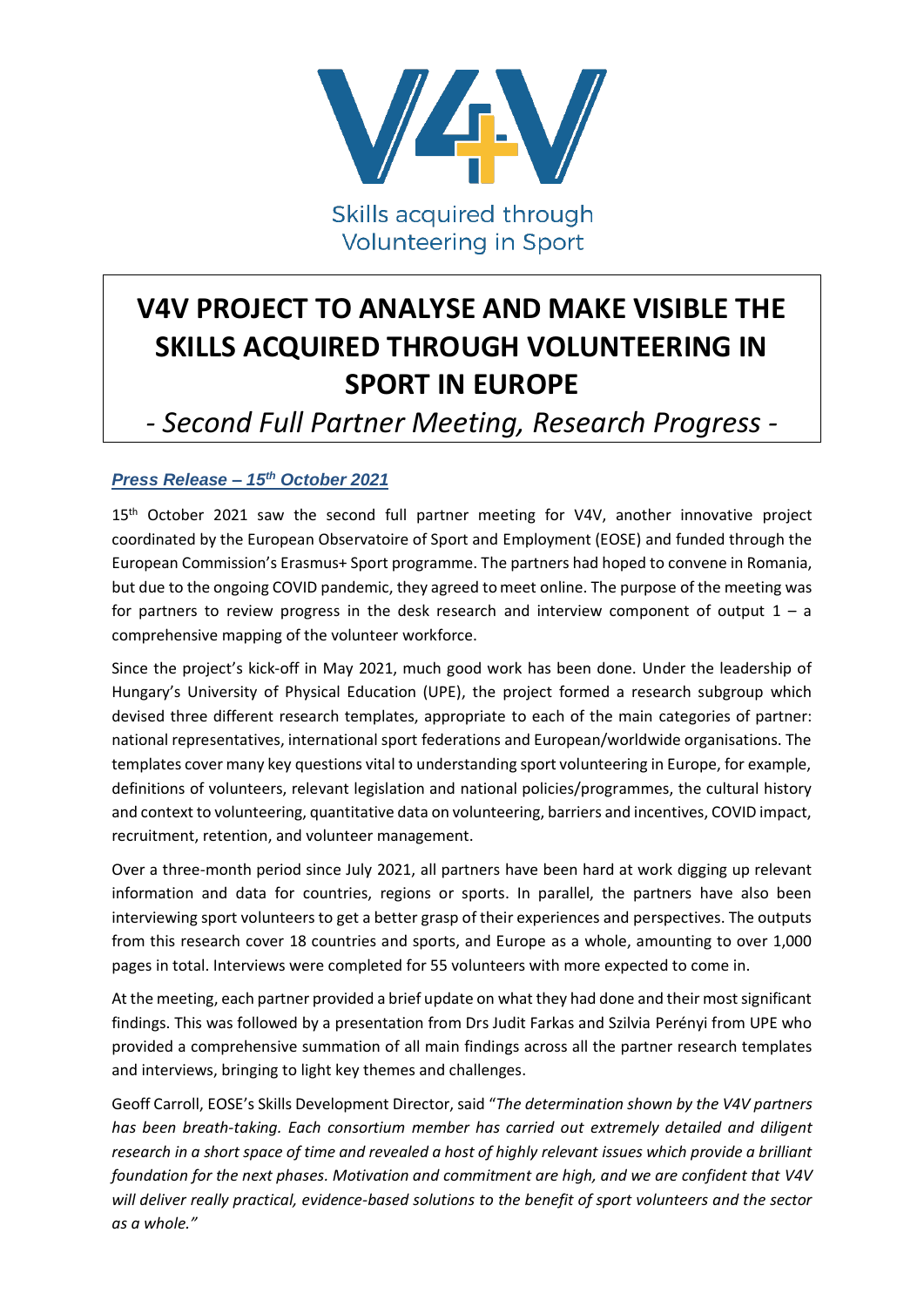At the next meeting in November 2021, partners will use the research findings to devise a major online survey of sport organisations across Europe to learn more about how volunteers are deployed and managed, the major challenges they face in recruitment and retention and the solutions they apply. Of particular importance will be discovering more about the volunteer skills and competences which organisations value and the formal and informal learning that takes place. The survey will launch in early 2022 and will be of interest to all stakeholders in the sport sector.

**Contact:** Aurélien Favre - EOSE Executive Director - [aurelien.favre@eose.org](mailto:aurelien.favre@eose.org)

#### **Website: [www.v4v-sport.eu](http://www.v4v-sport.eu/)**









The European Commission's support for the production of this publication does not constitute an endorsement of the contents, which reflect the views only of the authors, and the Commission cannot be held responsible for any use which may be made of the information contained therein.